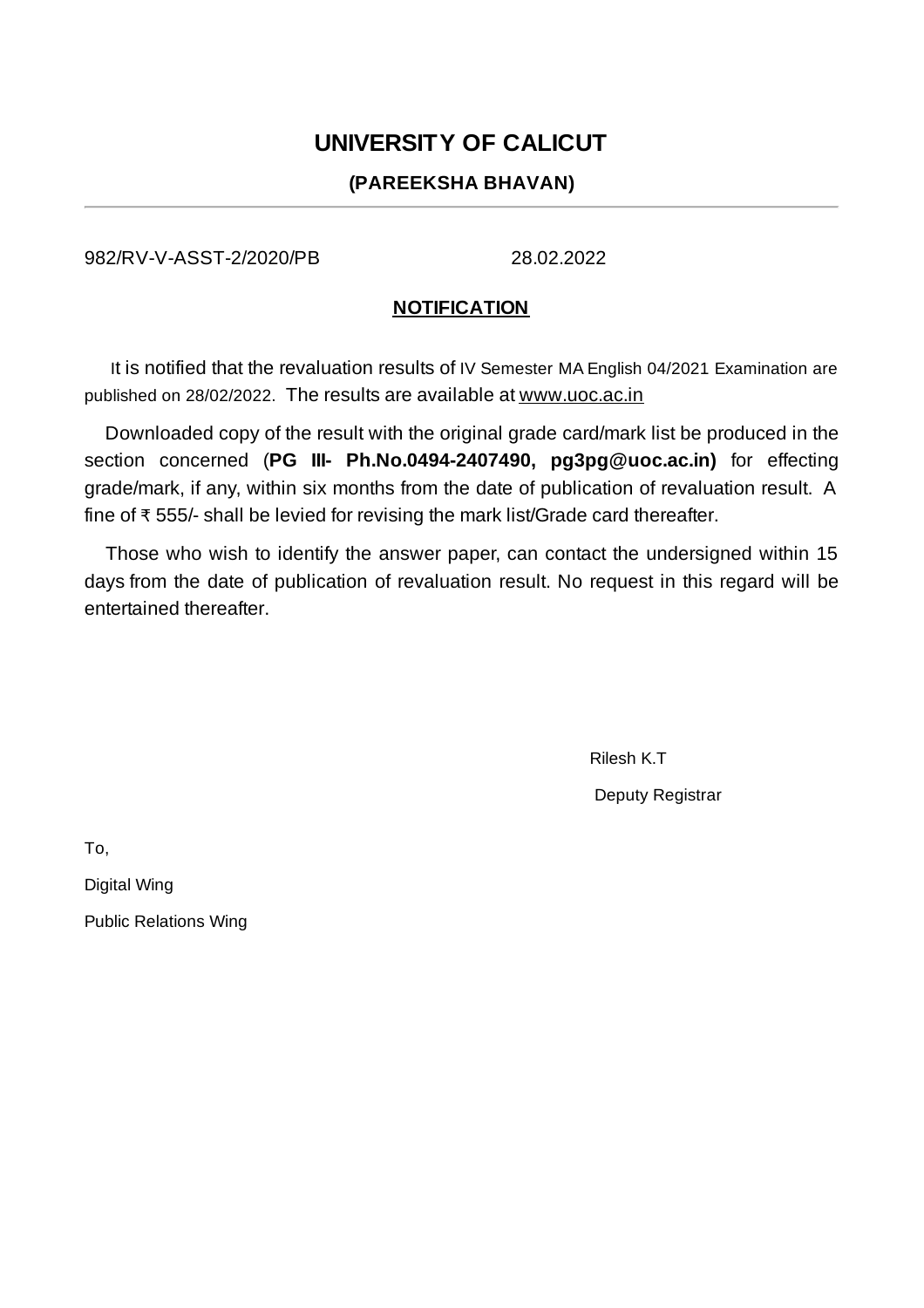|                | <b>Revaluation Results IV Semester MA English 04/2021 Examination</b> |                                         |                                                                     |               |
|----------------|-----------------------------------------------------------------------|-----------------------------------------|---------------------------------------------------------------------|---------------|
|                | Register<br>SI No Number                                              | <b>Name</b>                             | <b>Paper</b>                                                        | <b>Status</b> |
| $\mathbf{1}$   | AIATMEG008 HENNAH K K                                                 |                                         | <b>INDIAN ENGLISH FICTION Change</b><br><b>MALAYALAM LITERATURE</b> |               |
|                |                                                                       |                                         | <b>IN ENGLISH</b><br><b>TRANSLATION</b>                             | No Change     |
| 2              | AIATMEG013                                                            | <b>NAHARSHAH SHERIN</b>                 | <b>INDIAN ENGLISH FICTION Change</b>                                |               |
| 3              | AIATMEG016                                                            | <b>SALMAES</b>                          | <b>INDIAN ENGLISH FICTION Change</b>                                |               |
| 4              | AVATMEG006                                                            | <b>FATHIMMA</b><br>SHAMEEMA C           | <b>ENGLISH LITERATURE IN</b><br>THE 21ST CENTURY                    | Change        |
| 5              | AVATMEG008                                                            | <b>FOUSIYA P K</b>                      | <b>INDIAN ENGLISH FICTION Change</b>                                |               |
| 6              |                                                                       | AVATMEG009 HARITHA DAS K                | <b>ENGLISH LITERATURE IN</b><br>THE 21ST CENTURY                    | Change        |
|                |                                                                       |                                         | <b>INDIAN ENGLISH FICTION Change</b>                                |               |
| $\overline{7}$ |                                                                       | AVATMEG011 HASNA SHERIN EV              | <b>ENGLISH LITERATURE IN</b><br>THE 21ST CENTURY                    | Change        |
|                |                                                                       |                                         | <b>INDIAN ENGLISH FICTION Change</b>                                |               |
| 8              | AVATMEG012                                                            | <b>JUMANA HASIN T</b>                   | <b>ENGLISH LITERATURE IN</b><br>THE 21ST CENTURY                    | Change        |
| 9              | AVATMEG019                                                            | <b>RASHIDA FARSATH P</b><br>P           | <b>INDIAN ENGLISH FICTION Change</b>                                |               |
| 10             | AVATMEG020                                                            | <b>REJNAC</b>                           | <b>INDIAN ENGLISH FICTION Change</b>                                |               |
| 11             | AVATMEG021                                                            | <b>RIFANA RV</b><br><b>RAYINVEETTIL</b> | <b>INDIAN ENGLISH FICTION Change</b>                                |               |
| 12             | AZATMEG024                                                            | UMMUSHAMEEMA.P                          | <b>WRITINGS FROM THE</b><br><b>MIDDLE EAST</b>                      | Change        |
| 13             | CSATMEG005 ANAGHA J S                                                 |                                         | <b>INDIAN ENGLISH FICTION Change</b>                                |               |
| 14             | DWATMEG005 NAJILA                                                     |                                         | <b>ENGLISH LITERATURE IN</b><br>THE 21ST CENTURY                    | No Change     |
| 15             | EKATMEG003 AJNA C RAJU                                                |                                         | <b>DALIT STUDIES</b>                                                | Change        |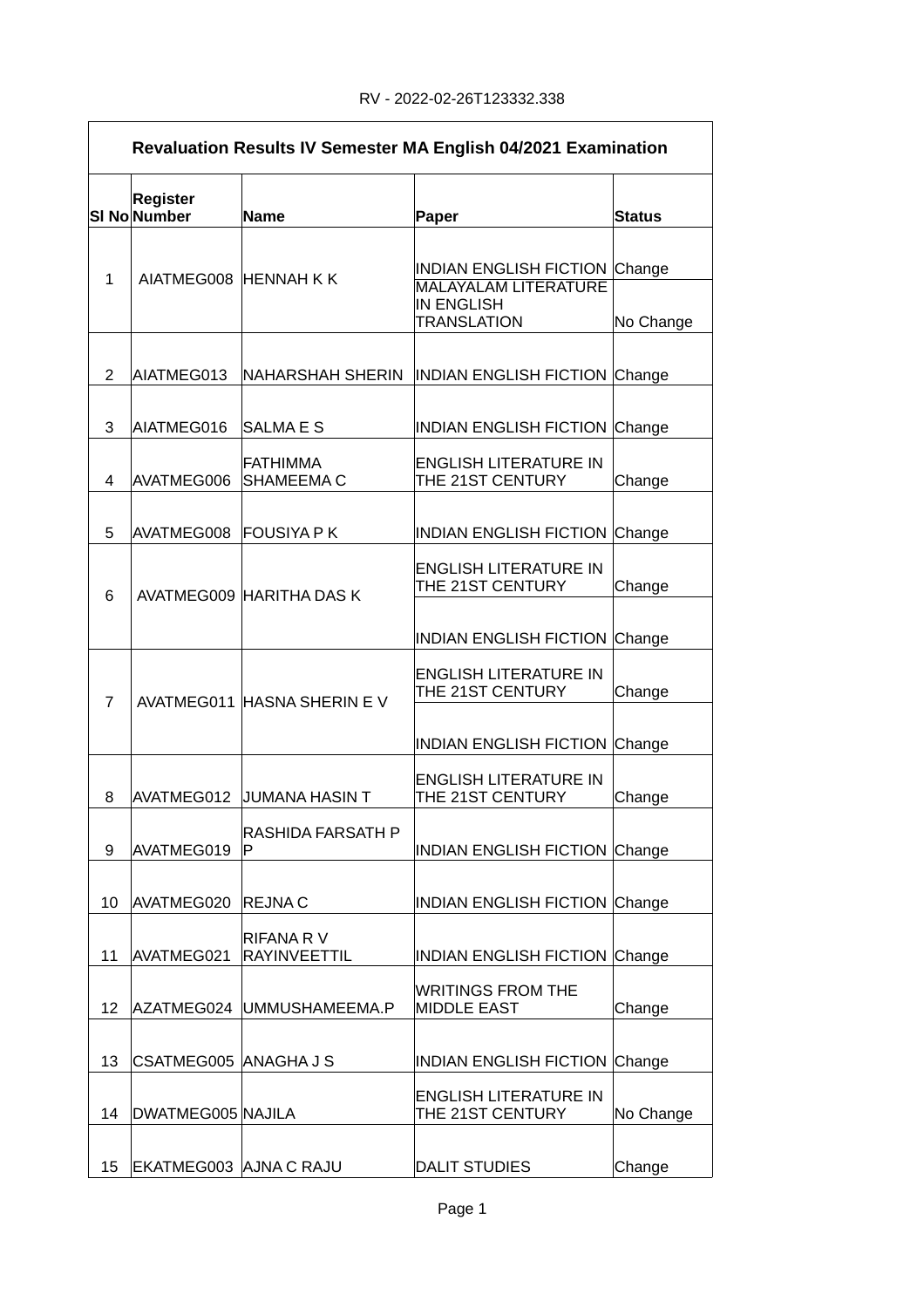### RV - 2022-02-26T123332.338

| 16 |                      | <b>EKATMEG005 ANEESHA ROSE</b>            | <b>ENGLISH LITERATURE IN</b><br>THE 21ST CENTURY | Change    |
|----|----------------------|-------------------------------------------|--------------------------------------------------|-----------|
| 17 | EKATMEG012           | <b>JOEL PAULSON</b>                       | <b>ENGLISH LITERATURE IN</b><br>THE 21ST CENTURY | Change    |
| 18 |                      | EKATMEG013 KEERTHANA RAMESH DALIT STUDIES |                                                  | No Change |
| 19 | ELATMEG008           | <b>SREEDEVI C V</b>                       | <b>INDIAN ENGLISH FICTION Change</b>             |           |
| 20 | EMATMEG007           | MUHAMMED ARSHAD<br>M <sub>K</sub>         | <b>INDIAN ENGLISH FICTION No Change</b>          |           |
|    |                      |                                           | ENGLISH LITERATURE IN<br>THE 21ST CENTURY        | No Change |
| 21 |                      | EMATMEG012 NASHATHUNNISA P                | <b>INDIAN ENGLISH FICTION No Change</b>          |           |
|    |                      |                                           | <b>DALIT STUDIES</b>                             | No Change |
| 22 | EMATMEG015 NEJIYA TK |                                           | <b>INDIAN ENGLISH FICTION No Change</b>          |           |
|    |                      |                                           | <b>DALIT STUDIES</b>                             | No Change |
| 23 | GGATMEG005           | <b>MOHAMMED NASEEF</b><br>C               | <b>INDIAN ENGLISH FICTION Change</b>             |           |
| 24 |                      | GGATMEG010 SARATH SASI U                  | ENGLISH LITERATURE IN<br>THE 21ST CENTURY        | Change    |
| 25 | GPATMEG001 AFNANAC   |                                           | <b>WRITINGS FROM THE</b><br><b>MIDDLE EAST</b>   | Change    |
| 26 | GPATMEG002 AKHILAK   |                                           | <b>WRITINGS FROM THE</b><br><b>MIDDLE EAST</b>   | Change    |
| 27 | GPATMEG004 ANAGHAC   |                                           | <b>WRITINGS FROM THE</b><br><b>MIDDLE EAST</b>   | Change    |
| 28 | GPATMEG011           | <b>FATHIMMAJASMINTP</b>                   | <b>WRITINGS FROM THE</b><br><b>MIDDLE EAST</b>   | No Change |
| 29 | GTATMEG012           | <b>MEGHAKP</b>                            | QUEER STUDIES                                    | Change    |
| 30 | HLATMEG008           | EZHUVA ADHITHYA<br><b>PURUSHU</b>         | <b>INDIAN ENGLISH FICTION Change</b>             |           |
| 31 | HLATMEG022           | TILSON P THAMBI                           | <b>INDIAN ENGLISH FICTION No Change</b>          |           |
| 32 | IGATMEG002 ASWATHI.P |                                           | <b>ENGLISH LITERATURE IN</b><br>THE 21ST CENTURY | Change    |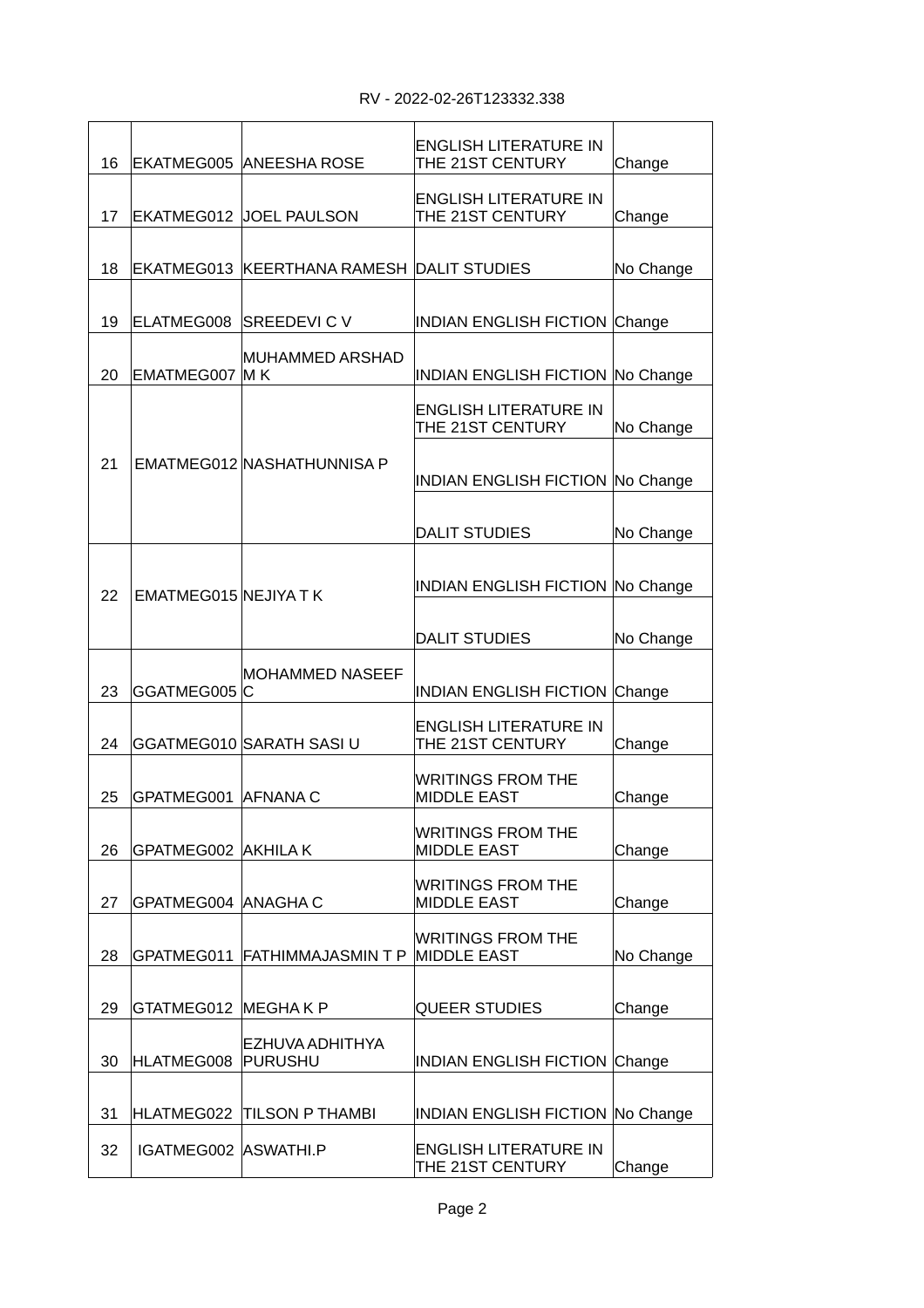|    | IGATMEG002            | ASWATHI.P                                    | <b>QUEER STUDIES</b>                                         | Change    |
|----|-----------------------|----------------------------------------------|--------------------------------------------------------------|-----------|
| 33 | LFATMEG002 ANAGHAH    |                                              | <b>INDIAN ENGLISH FICTION Change</b>                         |           |
|    |                       |                                              | <b>INTRODUCTION TO</b><br>CHILDREN'S LITERATURE Change       |           |
| 34 |                       | LIATMEG001 AKHIL K MICHAEL                   | <b>ENGLISH LITERATURE IN</b><br>THE 21ST CENTURY             | Change    |
|    |                       |                                              | LITERATURE AND<br><b>ECOLOGY</b>                             | Change    |
| 35 | LIATMEG002            | <b>ALBIN THOMAS</b>                          | <b>LITERATURE AND</b><br><b>ECOLOGY</b>                      | Change    |
| 36 | LIATMEG004            | <b>AMITHA PT</b>                             | <b>LITERATURE AND</b><br><b>ECOLOGY</b>                      | Change    |
|    |                       |                                              | <b>ENGLISH LITERATURE IN</b><br>THE 21ST CENTURY             | Change    |
| 37 |                       | LIATMEG007 FARHANA SHERIN P S LITERATURE AND | <b>ECOLOGY</b>                                               | Change    |
|    |                       |                                              | <b>INDIAN ENGLISH FICTION No Change</b>                      |           |
| 38 |                       | MCATMEG017 NANDA K ANAND                     | <b>INDIAN ENGLISH FICTION Change</b>                         |           |
| 39 | MDATMEG006 N C        | FATHIMATH SHAHALA                            | ENGLISH LITERATURE IN<br>THE 21ST CENTURY                    | Change    |
| 40 |                       | MDATMEG011 KIRAN REMESH                      | <b>LITERATURE AND</b><br><b>ECOLOGY</b>                      | Change    |
| 41 | MLATMEG014 HAFEELA P  |                                              | <b>ENGLISH LITERATURE IN</b><br>THE 21ST CENTURY             | Change    |
| 42 |                       | MLATMEG019 NAYANA SURESH                     | <b>LITERATURE AND</b><br><b>ECOLOGY</b>                      | Change    |
| 43 | MYATMEG002 ANISHA A   |                                              | <b>LITERATURE AND</b><br><b>ECOLOGY</b>                      | Change    |
|    |                       |                                              | <b>INDIAN ENGLISH FICTION No Change</b>                      |           |
| 44 | MYATMEG008 APARNA RAJ |                                              | <b>LITERATURE AND</b><br><b>ECOLOGY</b>                      | No Change |
|    |                       |                                              | <b>INDIAN ENGLISH FICTION No Change</b>                      |           |
|    |                       |                                              |                                                              |           |
| 45 |                       |                                              | MYATMEG009 DISA MARIA JAISON C INDIAN ENGLISH FICTION Change |           |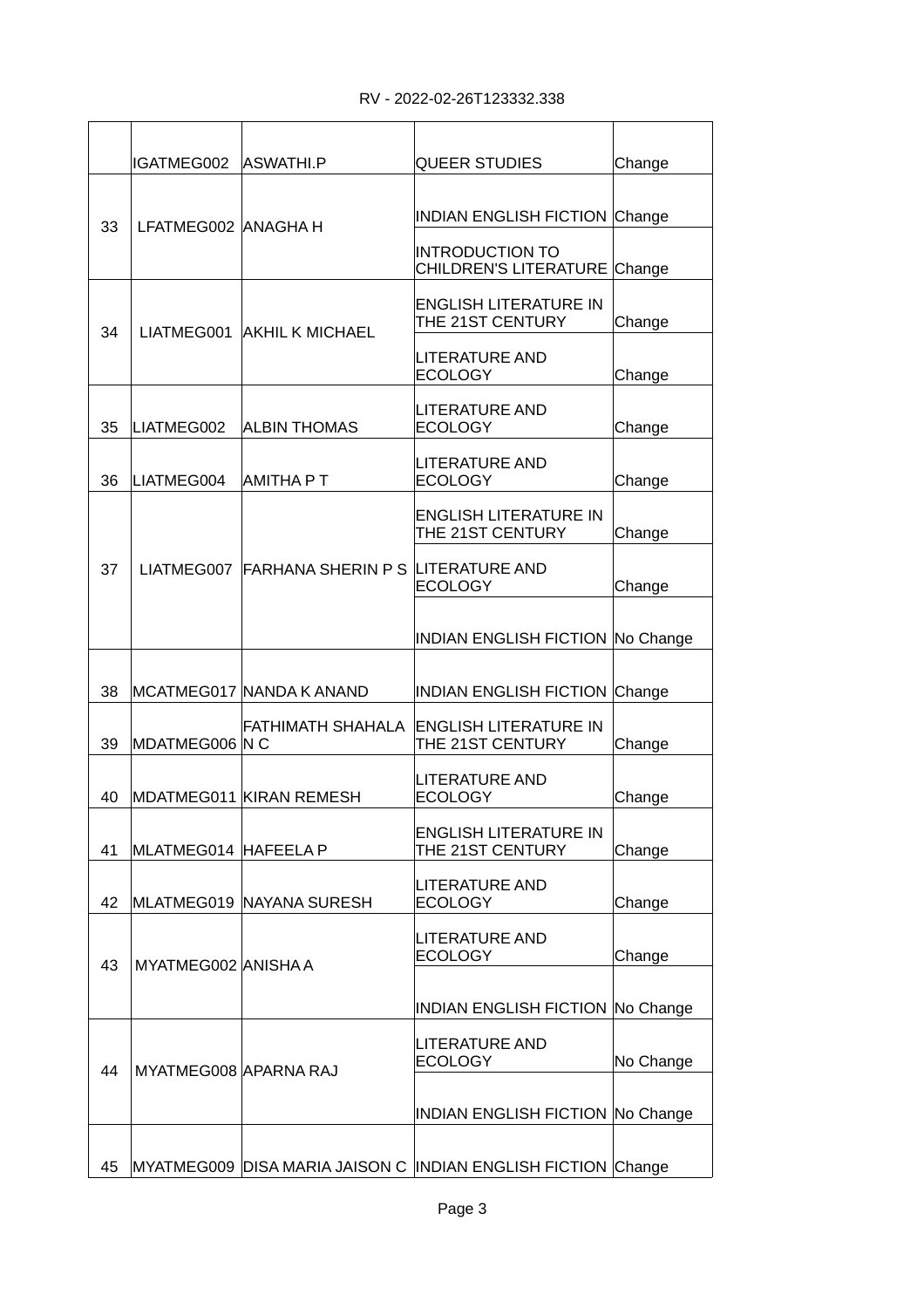| 46 |                        | MYATMEG016 POOJA KRISHNAN R   | <b>LITERATURE AND</b><br><b>ECOLOGY</b>                                | No Change                         |
|----|------------------------|-------------------------------|------------------------------------------------------------------------|-----------------------------------|
|    |                        |                               | <b>INDIAN ENGLISH FICTION No Change</b>                                |                                   |
| 47 |                        | <b>MYATMEG017 PREETHY C N</b> | <b>ENGLISH LITERATURE IN</b><br>THE 21ST CENTURY                       | Change                            |
|    |                        |                               | <b>INDIAN ENGLISH FICTION</b>                                          | Change                            |
| 48 | MYATMEG018 P S AMRITHA |                               | <b>INDIAN ENGLISH FICTION</b>                                          | Change                            |
| 49 | MYATMEG019 VINEETHA P  |                               | <b>LITERATURE AND</b><br><b>ECOLOGY</b>                                | No Change                         |
|    |                        |                               | <b>INDIAN ENGLISH FICTION</b>                                          | Change                            |
| 50 | MZATMEG007 REHNA V     |                               | <b>ENGLISH LITERATURE IN</b><br>THE 21ST CENTURY                       | Change                            |
| 51 |                        | MZATMEG010 SREELAKSHMIS       | <b>MALAYALAM LITERATURE</b><br><b>IN ENGLISH</b><br><b>TRANSLATION</b> | Change                            |
| 52 | NAATMEG002 ASMINA C P  |                               | <b>MALAYALAM LITERATURE</b><br><b>IN ENGLISH</b><br><b>TRANSLATION</b> | Change                            |
| 53 | NAATMEG006 FEMINA      |                               | <b>INDIAN ENGLISH FICTION</b>                                          | Change                            |
|    |                        |                               | <b>MALAYALAM LITERATURE</b><br><b>IN ENGLISH</b><br><b>TRANSLATION</b> | Change                            |
| 54 | NAATMEG010  MRUDUSHA P |                               | <b>INDIAN ENGLISH FICTION</b>                                          | Change                            |
| 55 | NQATMEG008 SIYAD C A   |                               | <b>MALAYALAM LITERATURE</b><br><b>IN ENGLISH</b><br><b>TRANSLATION</b> | Change                            |
| 56 |                        | OTATMEG001 AMRUTHA P K        | <b>INDIAN ENGLISH FICTION</b>                                          | Result will be<br>published later |
|    |                        |                               | <b>ENGLISH LITERATURE IN</b><br>THE 21ST CENTURY                       | Change                            |
| 57 | OTATMEG015 SUDHA A     |                               | <b>FILM STUDIES</b>                                                    | No Change                         |
|    |                        |                               | <b>INDIAN ENGLISH FICTION Change</b>                                   |                                   |
| 58 | OTATMEG018             | VISHNU PRASAD                 | <b>INDIAN ENGLISH FICTION No Change</b>                                |                                   |
| 59 | PMATMEG011 SAHLA       |                               | <b>ENGLISH LITERATURE IN</b><br>THE 21ST CENTURY                       | Change                            |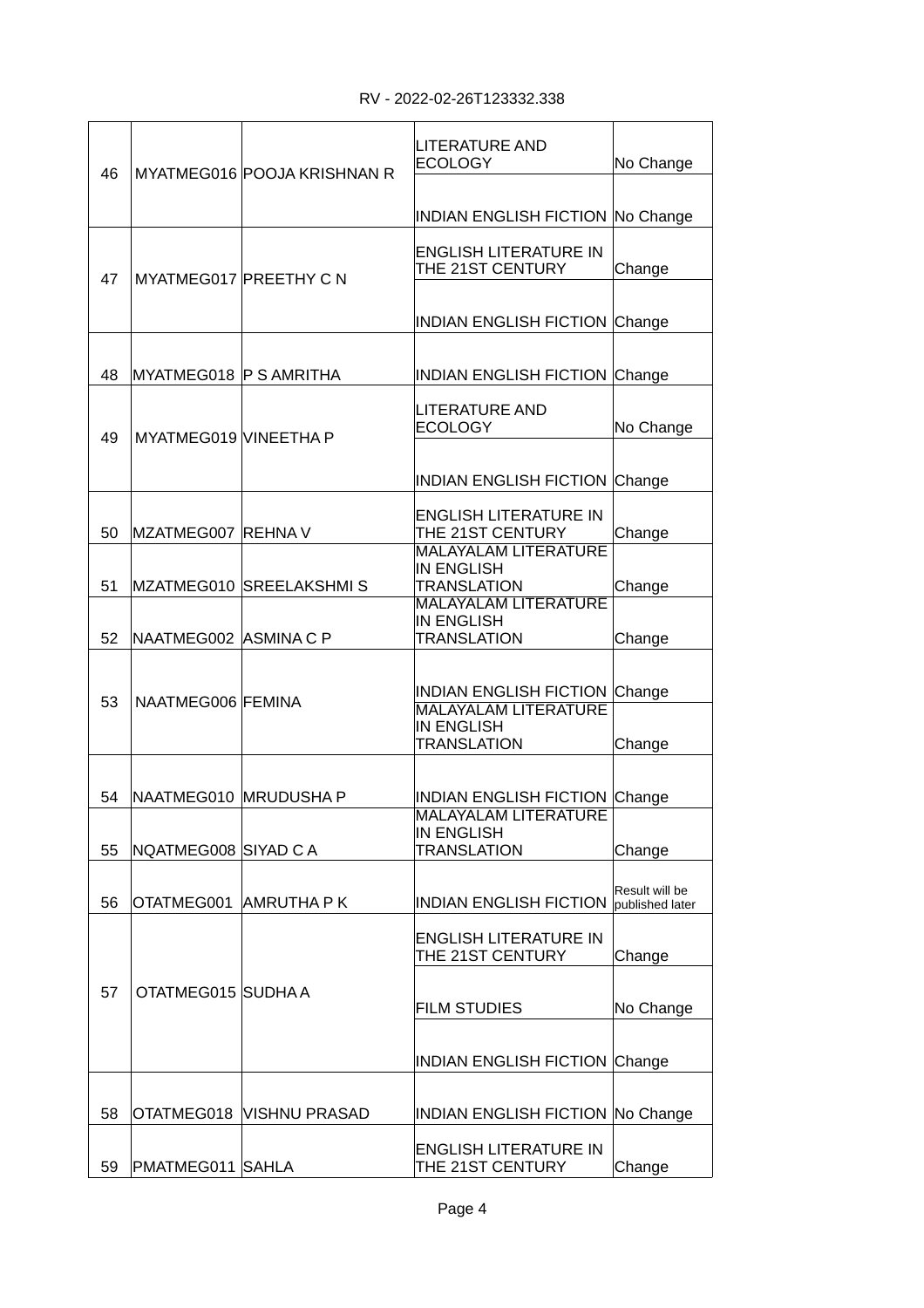| 60 | PYATMEG011 SILPA P          |                              | <b>INDIAN ENGLISH FICTION Change</b>             |           |
|----|-----------------------------|------------------------------|--------------------------------------------------|-----------|
| 61 | RHATMEG003 ASWANI V         |                              | <b>ENGLISH LITERATURE IN</b><br>THE 21ST CENTURY | Change    |
| 62 |                             | RHATMEG013 NOORUL HUDA P     | <b>ENGLISH LITERATURE IN</b><br>THE 21ST CENTURY |           |
|    |                             |                              |                                                  | Change    |
| 63 | RHATMEG014 REEMA M          |                              | <b>ENGLISH LITERATURE IN</b><br>THE 21ST CENTURY | Change    |
|    |                             |                              | <b>INDIAN ENGLISH FICTION Change</b>             |           |
|    |                             |                              |                                                  |           |
| 64 | SFATMEG004 ASLAP            |                              | <b>ENGLISH LITERATURE IN</b><br>THE 21ST CENTURY | Change    |
|    |                             |                              | <b>ENGLISH LITERATURE IN</b><br>THE 21ST CENTURY | Change    |
| 65 |                             | SKATMEG007 ATHIRA R DAS      | <b>MALAYALAM LITERATURE</b>                      |           |
|    |                             |                              | <b>IN ENGLISH</b><br><b>TRANSLATION</b>          | No Change |
|    |                             |                              | <b>MALAYALAM LITERATURE</b><br><b>IN ENGLISH</b> |           |
| 66 | SKATMEG008 GOVIND K         |                              | <b>TRANSLATION</b>                               | No Change |
|    |                             |                              | <b>ENGLISH LITERATURE IN</b>                     |           |
| 67 |                             | SKATMEG009 HARIPRIYA V T     | THE 21ST CENTURY                                 | No Change |
| 68 |                             | SKATMEG012 JAAN MARIAT V M   | <b>ENGLISH LITERATURE IN</b><br>THE 21ST CENTURY | Change    |
|    |                             |                              | <b>ENGLISH LITERATURE IN</b>                     |           |
| 69 |                             | SOATMEG002 AISWARYA N S      | THE 21ST CENTURY                                 | Change    |
|    |                             |                              |                                                  |           |
|    |                             |                              | <b>INDIAN ENGLISH FICTION No Change</b>          |           |
| 70 | SQATMEG006 SHANIBAK         |                              | <b>INDIAN ENGLISH FICTION Change</b>             |           |
|    |                             | <b>SREELAKSHMI</b>           | <b>ENGLISH LITERATURE IN</b>                     |           |
| 71 | SRATMEG005                  | <b>VASUDEV</b>               | THE 21ST CENTURY                                 | Change    |
| 72 | TYATMEG019                  | <b>SHAHANAS BEEGUM</b><br>PC | <b>INDIAN ENGLISH FICTION No Change</b>          |           |
|    |                             |                              |                                                  |           |
| 73 | VPATMEG011                  | JILNA JANNATH K V            | <b>DALIT STUDIES</b>                             | No Change |
| 74 | VPATMEG018                  | ISHAHLA K                    | <b>ENGLISH LITERATURE IN</b><br>THE 21ST CENTURY | Change    |
|    |                             |                              |                                                  |           |
| 75 | <b>VRATMEG016 JUSAIRA E</b> |                              | <b>INDIAN ENGLISH FICTION No Change</b>          |           |
| 76 |                             | YVATMEG022 SREELEKSHMIS      | <b>ENGLISH LITERATURE IN</b><br>THE 21ST CENTURY | No Change |
|    |                             |                              |                                                  |           |